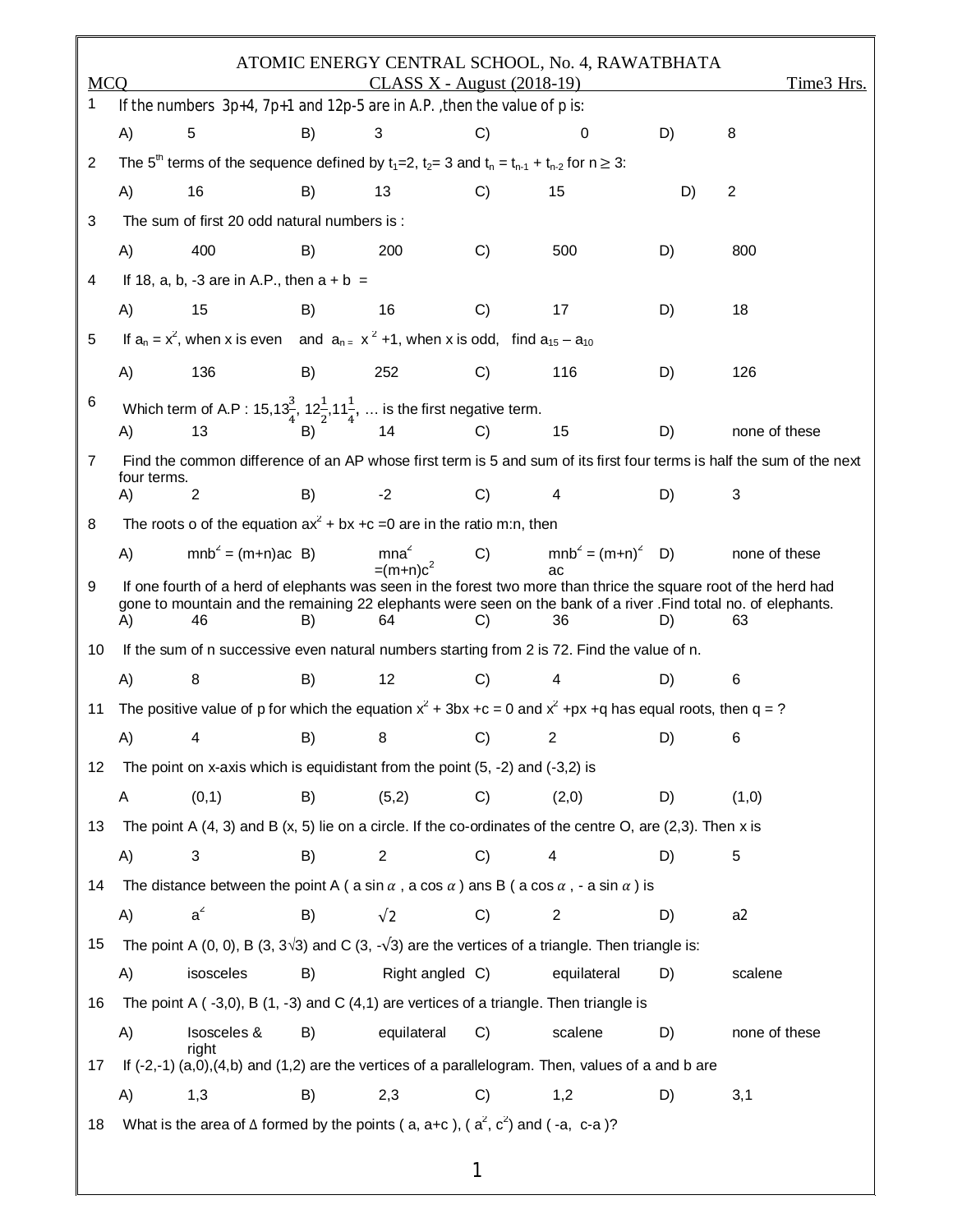|    | A)                                                                                                                                           | 0                                                                                                                                                 | B)    | $a^2$                                              | C)             | $\sqrt{(b^2+c^2)}$                             | D)             | None of these                                                                                                                 |  |  |  |
|----|----------------------------------------------------------------------------------------------------------------------------------------------|---------------------------------------------------------------------------------------------------------------------------------------------------|-------|----------------------------------------------------|----------------|------------------------------------------------|----------------|-------------------------------------------------------------------------------------------------------------------------------|--|--|--|
| 19 |                                                                                                                                              | If the points $(-1,3)$ , $(2,p)$ and $(5, -1)$ are collinear the value of p is:                                                                   |       |                                                    |                |                                                |                |                                                                                                                               |  |  |  |
|    | A)                                                                                                                                           | $-1$                                                                                                                                              | B)    | 1                                                  | C)             | $\sqrt{3}$                                     | D)             | 0                                                                                                                             |  |  |  |
| 20 |                                                                                                                                              | Which of the following point is equidistant from (3,2) and (-5, -2)?                                                                              |       |                                                    |                |                                                |                |                                                                                                                               |  |  |  |
|    | A)                                                                                                                                           | $(0,-2)$                                                                                                                                          | B)    | (0,1)                                              | C)             | (0,2)                                          | D)             | (2,0)                                                                                                                         |  |  |  |
| 21 |                                                                                                                                              | If the distance of $P(x,y)$ from A(-1, 5) and B (5, 1) are equal then                                                                             |       |                                                    |                |                                                |                |                                                                                                                               |  |  |  |
|    | A)                                                                                                                                           | $y=2x$                                                                                                                                            | B)    | $5x=2y$                                            | C)             | $3x=2y$                                        | D)             | $2x=3y$                                                                                                                       |  |  |  |
| 22 |                                                                                                                                              | If the mid point of the line joining $A(5,-1)$ and $(k,-2)$ is $(x,y)$ and $2x+2y+1=0$ , then value of k is:                                      |       |                                                    |                |                                                |                |                                                                                                                               |  |  |  |
|    | A)                                                                                                                                           | 3                                                                                                                                                 | B)    | -5                                                 | C)             | 0                                              | D)             | $-3$                                                                                                                          |  |  |  |
| 23 |                                                                                                                                              | In equilateral $\triangle$ ABC, AD is altitude, then $2AD^2$ equals                                                                               |       |                                                    |                |                                                |                |                                                                                                                               |  |  |  |
|    | A)                                                                                                                                           | $BD^2$                                                                                                                                            | B)    | DC <sup>2</sup>                                    | C)             | $\frac{1}{2}$ BC <sup>2</sup>                  | D)             | $3/2$ AB <sup>2</sup>                                                                                                         |  |  |  |
| 24 |                                                                                                                                              | In rhombus PQRS, $PQ^2 + QR^2 + RS^2 + SP^2 = ?$                                                                                                  |       |                                                    |                |                                                |                |                                                                                                                               |  |  |  |
|    | A)                                                                                                                                           | $OP^2 + OQ^2$                                                                                                                                     | B)    | $OQ^2 + OR^2$ C)                                   |                | $OR2 + OS2$                                    | D)             | $PR2 + QS2$                                                                                                                   |  |  |  |
| 25 |                                                                                                                                              | In $\triangle$ ABC, DE II BC, AD = 2.4 cm, AE = 3.2 cm, CE = 4.8 cm. the value of B D is                                                          |       |                                                    |                |                                                |                |                                                                                                                               |  |  |  |
|    | A)                                                                                                                                           | 3.6 cm                                                                                                                                            | B)    | 4.2 cm                                             | C)             | 4.0 cm                                         | D)             | None of these                                                                                                                 |  |  |  |
| 26 | The sides of a similar triangle are in the ratio 4:9 area of these triangles are in the ratio :                                              |                                                                                                                                                   |       |                                                    |                |                                                |                |                                                                                                                               |  |  |  |
|    | A)                                                                                                                                           | 3:5                                                                                                                                               | B)    | 4:9                                                | C)             | 81:16                                          | D)             | 16:81                                                                                                                         |  |  |  |
| 27 | If $\triangle$ ABC ~ $\triangle$ DEF, BC = 4 cm, EF = 5 cm and area ( $\triangle$ ABC) = 80 cm <sup>2</sup> , the area ( $\triangle$ DEF) is |                                                                                                                                                   |       |                                                    |                |                                                |                |                                                                                                                               |  |  |  |
|    | A)                                                                                                                                           | 120 $cm2$                                                                                                                                         | B)    | 125 cm $^2$                                        | C)             | 150 $cm2$                                      | D)             | 200 $cm2$                                                                                                                     |  |  |  |
| 28 |                                                                                                                                              | In an isosceles $\triangle ABC$ if AC = BC and AB <sup>2</sup> = 2 AC <sup>2</sup> , then $\sqcup$ C is equal to :                                |       |                                                    |                |                                                |                |                                                                                                                               |  |  |  |
|    | A)                                                                                                                                           | $40^\circ$                                                                                                                                        | B)    | $60^\circ$                                         | C)             | $30^\circ$                                     | D)             | $90^{\circ}$                                                                                                                  |  |  |  |
| 29 |                                                                                                                                              | If in $\triangle ABC$ and $\triangle DEF$ . $\frac{AB}{DE} = \frac{BC}{DF}$ , then they will be similar if:                                       |       |                                                    |                |                                                |                |                                                                                                                               |  |  |  |
|    | A)                                                                                                                                           | $LB = LE$ $B)$                                                                                                                                    |       | $LA = LD$                                          | C)             | $\Box B = \Box D$                              | D)             | $\mathsf{L}\mathsf{A}$ = $\mathsf{L}\mathsf{F}$                                                                               |  |  |  |
|    |                                                                                                                                              | 30 The sum of square of the sides of a rhombus is equal to the sum of the square of its:                                                          |       |                                                    |                |                                                |                |                                                                                                                               |  |  |  |
|    | A)                                                                                                                                           | diagonals                                                                                                                                         | B)    | altitudes                                          | C)             | medians                                        | D)             | None of these                                                                                                                 |  |  |  |
| 31 |                                                                                                                                              | If $\triangle ABC$ and $\triangle DEF$ are similar triangles such that $\angle A = 47^{\circ}$ and $\angle B = 83^{\circ}$ , then $\angle F$ is : |       |                                                    |                |                                                |                |                                                                                                                               |  |  |  |
|    | A)                                                                                                                                           | $60^\circ$                                                                                                                                        | B)    | $70^\circ$                                         | C)             | $50^\circ$                                     | D)             | $100^\circ$                                                                                                                   |  |  |  |
| 32 |                                                                                                                                              | If the height of an equilateral triangle is 6 cm, then side of equilateral triangle is :                                                          |       |                                                    |                |                                                |                |                                                                                                                               |  |  |  |
|    | 8 cm                                                                                                                                         | B)                                                                                                                                                | 10 cm | $\mathcal{C}$                                      | $4\sqrt{3}$ cm | D)                                             | $3\sqrt{2}$ cm |                                                                                                                               |  |  |  |
| 33 |                                                                                                                                              |                                                                                                                                                   |       |                                                    |                |                                                |                | In a $\Delta PQR$ , it is given that PM is the internal bisector of $\Box P$ . If PQ=8 cm, QM = 4 cm and MR = 6 cm then PR is |  |  |  |
|    | A)                                                                                                                                           | $10 \text{ cm}$                                                                                                                                   | B)    | 12 cm                                              | C)             | 11 cm                                          | D)             | 9 cm                                                                                                                          |  |  |  |
| 34 |                                                                                                                                              | If $\Delta$ ABC ~ $\Delta$ PQR, AD and PM are their medians respectively, if AD:PM = 3:4 then ar( $\Delta$ ABC) : ar( $\Delta$ PQR) is            |       |                                                    |                |                                                |                |                                                                                                                               |  |  |  |
|    | A)                                                                                                                                           | 16:9                                                                                                                                              | B)    | 9:25                                               | C)             | 25:9                                           | D)             | 9:16                                                                                                                          |  |  |  |
| 35 |                                                                                                                                              | Convert an AC generator into DC generator                                                                                                         |       |                                                    |                |                                                |                |                                                                                                                               |  |  |  |
|    | A)                                                                                                                                           | split-ring type<br>commutator<br>must be used                                                                                                     | B)    | slip rings and $C$ )<br>brushes<br>must be<br>used |                | a stronger<br>magnetic field<br>has to be used | D)             | a rectangular wire<br>loop has to be used                                                                                     |  |  |  |
|    |                                                                                                                                              |                                                                                                                                                   |       |                                                    | $\overline{2}$ |                                                |                |                                                                                                                               |  |  |  |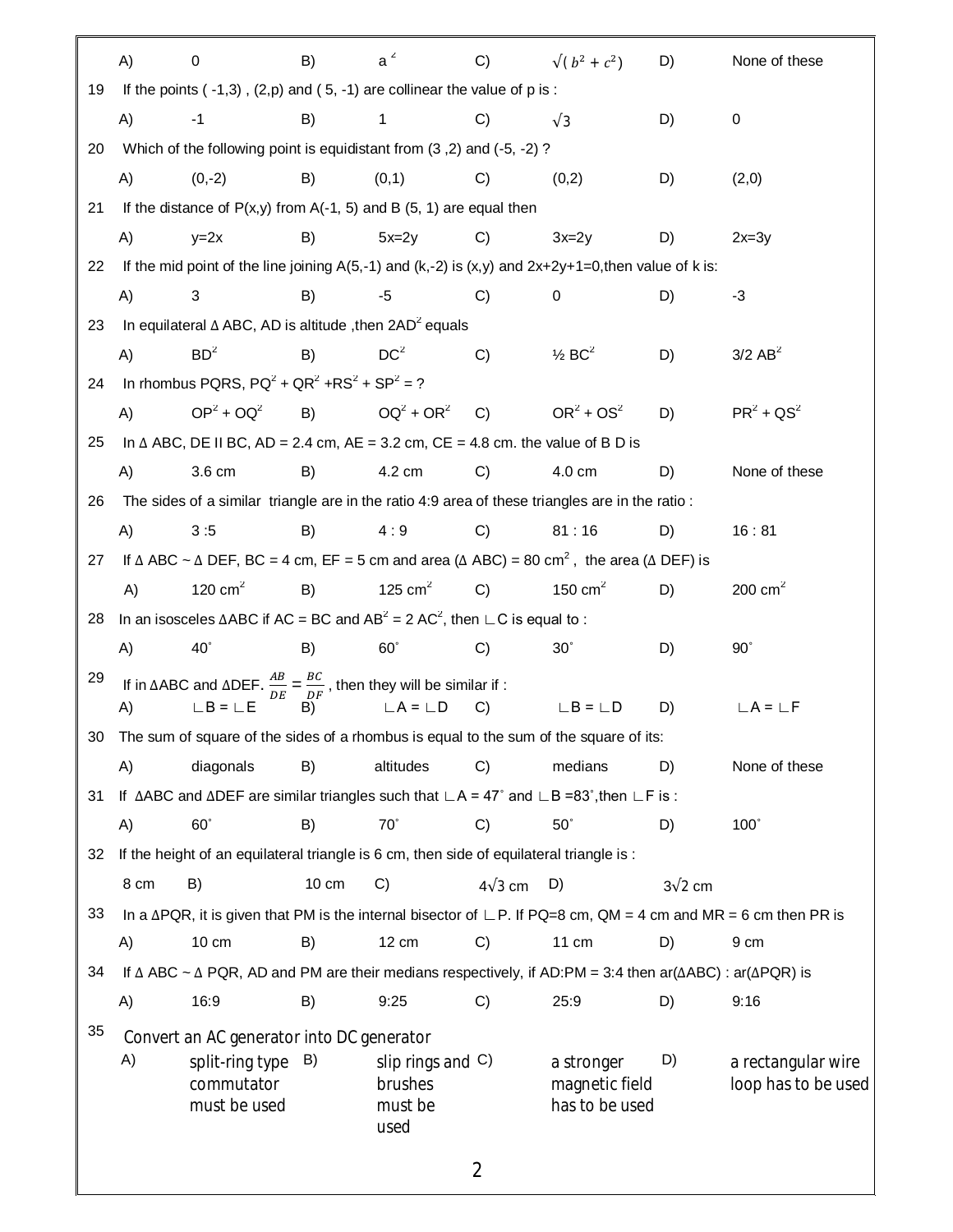| 36 | To The most important safety method used for protecting home appliances from short circuiting or<br>overloading is                                                                                                                                                                                                                                                                                                                                                                                                          |    |                                |    |                       |    |                                                   |  |  |  |  |
|----|-----------------------------------------------------------------------------------------------------------------------------------------------------------------------------------------------------------------------------------------------------------------------------------------------------------------------------------------------------------------------------------------------------------------------------------------------------------------------------------------------------------------------------|----|--------------------------------|----|-----------------------|----|---------------------------------------------------|--|--|--|--|
|    | A)<br>earthing                                                                                                                                                                                                                                                                                                                                                                                                                                                                                                              | B) | use of fuse                    | C) | use of<br>stabilizers | D) | use of electric<br>meter                          |  |  |  |  |
| 37 | The strength of magnetic field inside a long current carrying straight solenoid is                                                                                                                                                                                                                                                                                                                                                                                                                                          |    |                                |    |                       |    |                                                   |  |  |  |  |
|    | A)<br>more at the<br>ends than at<br>the centre                                                                                                                                                                                                                                                                                                                                                                                                                                                                             | B) | minimum in $C$ )<br>the middle |    | same at all<br>points | D) | found to increase<br>from one end to<br>the other |  |  |  |  |
| 38 | Choose the incorrect statement<br>A) leming's right-hand rule is a simple rule to know the direction of induced current<br>B) The right-hand thumb rule is used to find the direction of magnetic fields due to current carrying<br>conductors<br>C) The difference between the direct and alternating currents is that the direct current always flows in<br>one direction, whereas the alternating current reverses its direction periodically<br>D) In India, the AC changes direction after every $\frac{1}{50}$ second |    |                                |    |                       |    |                                                   |  |  |  |  |
| 39 |                                                                                                                                                                                                                                                                                                                                                                                                                                                                                                                             |    |                                |    |                       |    |                                                   |  |  |  |  |
| 40 | Commercial electric motors do not use<br>A) an electromagnet to rotate the armature<br>B) effectively large number of turns of conducting wire in the current carrying coil<br>C) a permanent magnet to rotate the armature<br>D) a soft iron core on which the coil is wound<br>For a current in a long straight solenoid N- and S-poles are created at the two ends. Among the                                                                                                                                            |    |                                |    |                       |    |                                                   |  |  |  |  |
|    | following statements, the incorrect statement is                                                                                                                                                                                                                                                                                                                                                                                                                                                                            |    |                                |    |                       |    |                                                   |  |  |  |  |
|    | A) The field lines inside the solenoid are in the form of straight lines which indicates that the                                                                                                                                                                                                                                                                                                                                                                                                                           |    |                                |    |                       |    |                                                   |  |  |  |  |
|    | magnetic field is the same at all points inside the solenoid                                                                                                                                                                                                                                                                                                                                                                                                                                                                |    |                                |    |                       |    |                                                   |  |  |  |  |
|    | B) The strong magnetic field produced inside the solenoid can be used to magnetise a piece of magnetic<br>material like soft iron, when placed inside the coil                                                                                                                                                                                                                                                                                                                                                              |    |                                |    |                       |    |                                                   |  |  |  |  |
|    | C) The pattern of the magnetic field associated with the solenoid is different from the pattern of the                                                                                                                                                                                                                                                                                                                                                                                                                      |    |                                |    |                       |    |                                                   |  |  |  |  |
|    | magnetic field around a bar magnet<br>D) The N- and S-poles exchange position when the direction of current through the solenoid is                                                                                                                                                                                                                                                                                                                                                                                         |    |                                |    |                       |    |                                                   |  |  |  |  |
|    | reversed                                                                                                                                                                                                                                                                                                                                                                                                                                                                                                                    |    |                                |    |                       |    |                                                   |  |  |  |  |
|    | 41 Choose the incorrect statement from the following regarding magnetic lines of field<br>A) The direction of magnetic field at a point is taken to be the direction in which the north pole of a magnetic<br>compass needle points<br>B) Magnetic field lines are closed curves<br>C) If magnetic field lines are parallel and equidistant, they represent zero field strength                                                                                                                                             |    |                                |    |                       |    |                                                   |  |  |  |  |
| 42 | D) Relative strength of magnetic field is shown by the degree of closeness of the field lines.                                                                                                                                                                                                                                                                                                                                                                                                                              |    |                                |    |                       |    |                                                   |  |  |  |  |
|    | Unit of electric power may also be expressed as<br>A)                                                                                                                                                                                                                                                                                                                                                                                                                                                                       | B) |                                | C) | watt second           | D) |                                                   |  |  |  |  |
|    | volt ampere                                                                                                                                                                                                                                                                                                                                                                                                                                                                                                                 |    | kilowatt<br>hour               |    |                       |    | joule second.                                     |  |  |  |  |
| 43 | Two resistors of resistance 2 $\Omega$ and 4 $\Omega$ when connected to a battery will have<br>A) same current flowing through them when connected in parallel                                                                                                                                                                                                                                                                                                                                                              |    |                                |    |                       |    |                                                   |  |  |  |  |
|    | B) same current flowing through them when connected in series<br>C) same potential difference across them when connected in series                                                                                                                                                                                                                                                                                                                                                                                          |    |                                |    |                       |    |                                                   |  |  |  |  |
|    | D) different potential difference across them when connected in parallel                                                                                                                                                                                                                                                                                                                                                                                                                                                    |    |                                |    |                       |    |                                                   |  |  |  |  |
| 44 | In an electrical circuit three incandescent bulbs A, B and C of rating 40 W, 60 W and 100 W respectively                                                                                                                                                                                                                                                                                                                                                                                                                    |    |                                |    |                       |    |                                                   |  |  |  |  |
|    | are connected in parallel to an electric source. Which of the following is likely to<br>happen regarding their brightness?                                                                                                                                                                                                                                                                                                                                                                                                  |    |                                |    |                       |    |                                                   |  |  |  |  |
|    | A)Brightness of all the bulbs will be the same                                                                                                                                                                                                                                                                                                                                                                                                                                                                              |    |                                |    |                       |    |                                                   |  |  |  |  |
|    | B) Brightness of bulb A will be the maximum                                                                                                                                                                                                                                                                                                                                                                                                                                                                                 |    |                                |    |                       |    |                                                   |  |  |  |  |
|    | C) Brightness of bulb B will be more than that of A                                                                                                                                                                                                                                                                                                                                                                                                                                                                         |    |                                | 3  |                       |    |                                                   |  |  |  |  |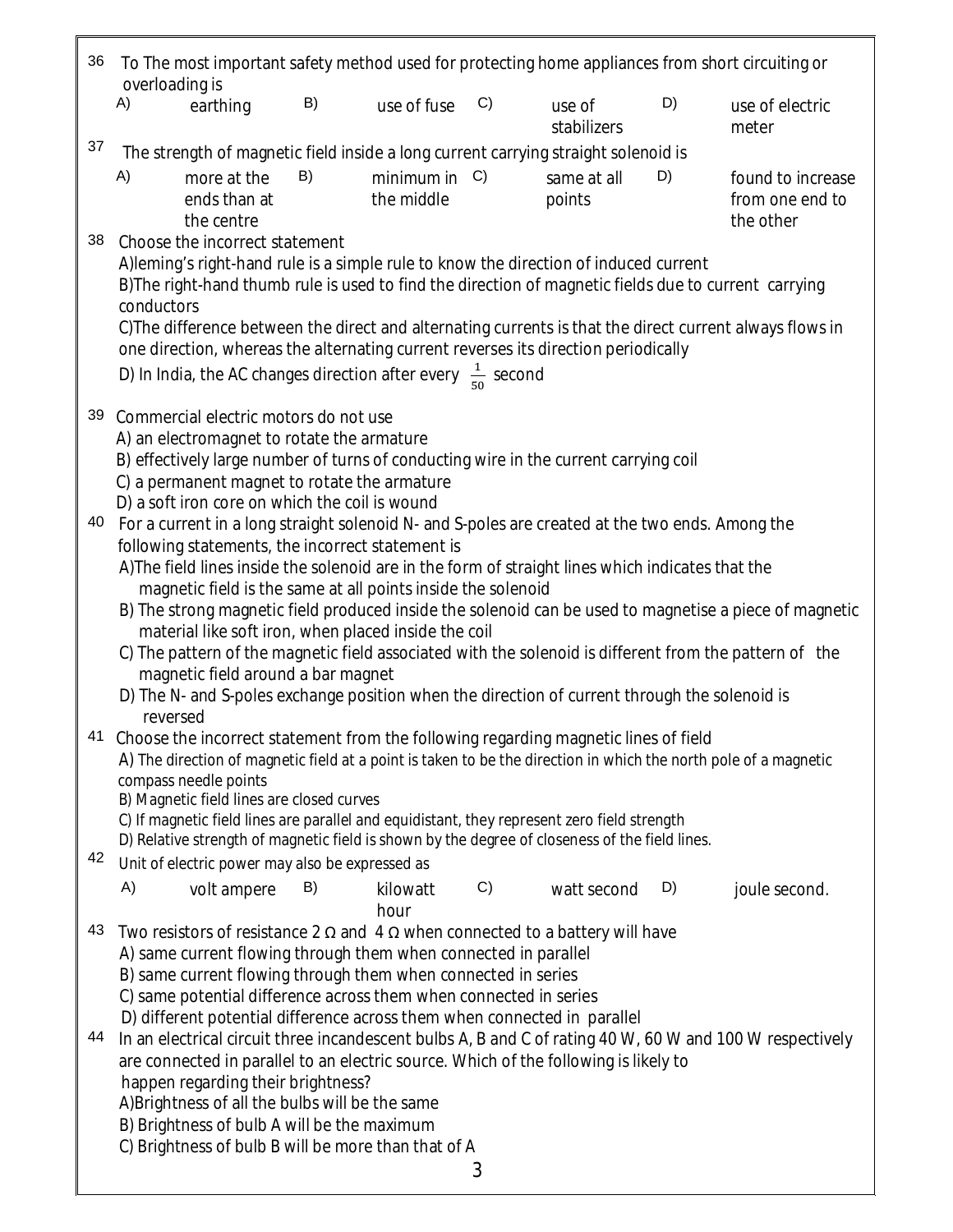|    | D) Brightness of bulb C will be less than that of B                                                                                                                                                            |                                                                                                               |    |                                   |                     |               |                                 |    |                          |  |
|----|----------------------------------------------------------------------------------------------------------------------------------------------------------------------------------------------------------------|---------------------------------------------------------------------------------------------------------------|----|-----------------------------------|---------------------|---------------|---------------------------------|----|--------------------------|--|
| 45 |                                                                                                                                                                                                                | A wire of resistance 50 is stressed and made its length tripled. The resistance of new wire will be $\Box$ 0. |    |                                   |                     |               |                                 |    |                          |  |
|    | A)                                                                                                                                                                                                             | 10<br>B)                                                                                                      |    | 25                                | C)                  | 45            | D)                              | 15 |                          |  |
| 46 |                                                                                                                                                                                                                | Which of the following is not a part of cerebrum?                                                             |    |                                   |                     |               |                                 |    |                          |  |
|    | A)                                                                                                                                                                                                             | Hunger center                                                                                                 | B) | Sensory area                      |                     | $\mathcal{C}$ | Pons                            | D) | Temporal lobe            |  |
| 47 |                                                                                                                                                                                                                | Which of the following is a mixed gland?                                                                      |    |                                   |                     |               |                                 |    |                          |  |
|    | A)                                                                                                                                                                                                             | Adrenal                                                                                                       | B) | Pancreas                          |                     | C)            | Salivary                        | D) | Thyroid                  |  |
| 48 |                                                                                                                                                                                                                | Which of the following has centres of many reflex activities?                                                 |    |                                   |                     |               |                                 |    |                          |  |
|    | A)                                                                                                                                                                                                             | Sensory area                                                                                                  | B) | Medulla                           |                     | C)            | Association area D)             |    | Motor area               |  |
| 49 |                                                                                                                                                                                                                | Opening of a petal of flower during day time and closing at night time is an example of                       |    |                                   |                     |               |                                 |    |                          |  |
|    | A)                                                                                                                                                                                                             | Phototropism                                                                                                  | B) | Chemotropism                      |                     | C)            | Seismonasty                     | D) | Photonasty               |  |
| 50 |                                                                                                                                                                                                                | Posture and balance of body is controlled by                                                                  |    |                                   |                     |               |                                 |    |                          |  |
|    | A)                                                                                                                                                                                                             | Cerebrum                                                                                                      | B) | Cerebellum                        |                     | C)            | Pons                            | D) | Medulla                  |  |
| 51 | Which of the following is incorrectly paired?                                                                                                                                                                  |                                                                                                               |    |                                   |                     |               |                                 |    |                          |  |
|    | A)                                                                                                                                                                                                             | Bougaivilliia -<br><b>Budding</b>                                                                             | B) | Rose-Cutting                      |                     | C)            | Apple – Grafting D)             |    | Grape wine -<br>Layering |  |
| 52 | It is a unicellular organism, which develops protective wall during unfavourable conditions and on getting favourable<br>conditions splits to form many new organisms at the same time, Identify the organism. |                                                                                                               |    |                                   |                     |               |                                 |    |                          |  |
|    | A)                                                                                                                                                                                                             | Paramoecium                                                                                                   | B) | Plasmodium                        |                     | C)            | Trypanosoma                     | D) | Leishmania               |  |
| 53 | Which of the following methods is used to prevent pregnancy by cutting the sperm duct and tying in opposite<br>directions to prevent the release of sperm?                                                     |                                                                                                               |    |                                   |                     |               |                                 |    |                          |  |
|    | A)                                                                                                                                                                                                             | Tubectomy                                                                                                     | B) | Vasectomy                         |                     | C)            | <b>IUCD</b>                     | D) | Chemical barrier         |  |
| 54 |                                                                                                                                                                                                                | Organism which reproduce by binary fission is                                                                 |    |                                   |                     |               |                                 |    |                          |  |
|    | A)                                                                                                                                                                                                             | Spirogyra                                                                                                     | B) | Mucor                             |                     | C)            | Leishmania                      | D) | Rhizopus                 |  |
| 55 |                                                                                                                                                                                                                | Vegetative propagation refers to the formation of new plants from                                             |    |                                   |                     |               |                                 |    |                          |  |
|    | A)                                                                                                                                                                                                             | Stem, root, flower                                                                                            | B) | Stem, root, leaves                |                     | C)            | Stem, flower, fruits D)         |    | Stem, flower, leaves     |  |
| 56 |                                                                                                                                                                                                                | Which of the following salts does not contain water of crystallization?                                       |    |                                   |                     |               |                                 |    |                          |  |
|    | A)                                                                                                                                                                                                             | <b>Blue vitriol</b>                                                                                           | B) | Baking soda                       |                     | C)            | Washing soda                    | D) | Gypsum                   |  |
| 57 |                                                                                                                                                                                                                | Which of the following phenomenon occur, when a small amount of acid is added to water?                       |    |                                   |                     |               |                                 |    |                          |  |
|    | (i) lonisation<br>A)                                                                                                                                                                                           | (ii) Neutralisation<br>$(i)$ & $(ii)$                                                                         | B) | (iii) Dilution<br>$(i)$ & $(iii)$ | (iv) Salt formation | C)            | $(ii)$ & $(iii)$                | D) | (ii) $&$ (iv)            |  |
| 58 |                                                                                                                                                                                                                | Which among the following is not a base?                                                                      |    |                                   |                     |               |                                 |    |                          |  |
|    | A)                                                                                                                                                                                                             | <b>NaOH</b>                                                                                                   | B) | <b>KOH</b>                        |                     | C)            | $NH_4OH$                        | D) | $C_2H_5OH$               |  |
| 59 |                                                                                                                                                                                                                | Which of the following are present in a dilute aqueous solution of hydrochloric acid?                         |    |                                   |                     |               |                                 |    |                          |  |
|    | A)                                                                                                                                                                                                             | $H_3O^*$ & CI                                                                                                 | B) | $H_3O^*$ & OH                     |                     |               | C) OH'& CI                      | D) | HCI                      |  |
| 60 |                                                                                                                                                                                                                | Which of the following salt is acidic in nature?                                                              |    |                                   |                     |               |                                 |    |                          |  |
|    | A)                                                                                                                                                                                                             | NaNO <sub>3</sub>                                                                                             | B) | Na <sub>2</sub> SO <sub>3</sub>   |                     | C)            | Na <sub>2</sub> CO <sub>3</sub> | D) | NH <sub>4</sub> Cl       |  |
| 61 |                                                                                                                                                                                                                | Many salts absorb water from atmosphere. This property is known as                                            |    |                                   |                     |               |                                 |    |                          |  |
|    | A)                                                                                                                                                                                                             | Crystallization                                                                                               | B) | Hydration                         |                     | C)            | Deliquescence                   | D) | Efflorescence            |  |
| 62 | An acid is a                                                                                                                                                                                                   |                                                                                                               |    |                                   |                     |               |                                 |    |                          |  |
|    | A)                                                                                                                                                                                                             | Proton donor                                                                                                  | B) | Proton acceptor                   |                     | C)            | Electron donor                  | D) | Electron acceptor        |  |
|    |                                                                                                                                                                                                                |                                                                                                               |    | 4                                 |                     |               |                                 |    |                          |  |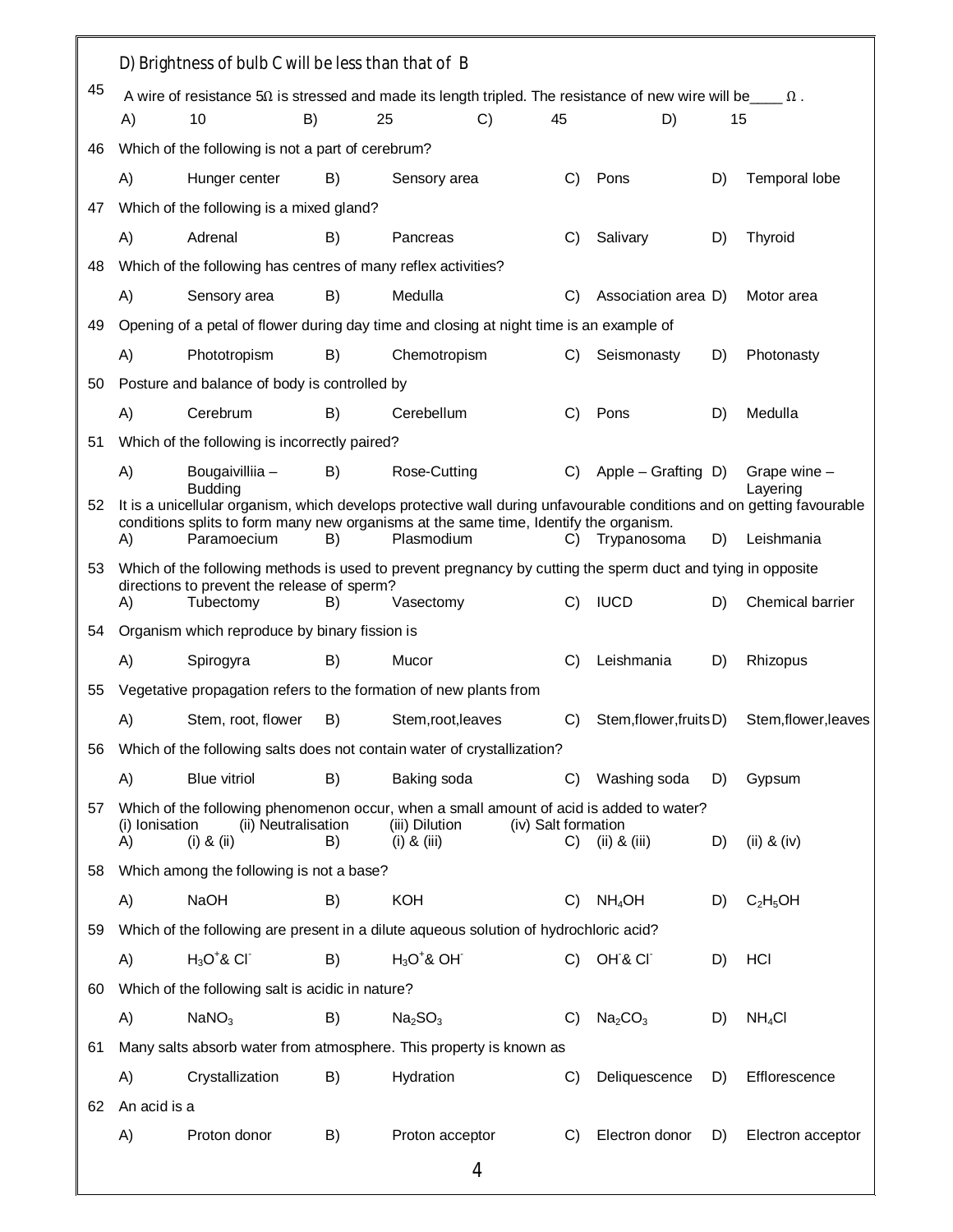| 63 |    |                                                                          |                  |                                                                                                  |       |                            |                                        |    |    |                                                      |
|----|----|--------------------------------------------------------------------------|------------------|--------------------------------------------------------------------------------------------------|-------|----------------------------|----------------------------------------|----|----|------------------------------------------------------|
|    | A) | Oxygen                                                                   | B)               | Nitrogen                                                                                         |       | C)                         | CO <sub>2</sub>                        |    | D) | Hydrogen                                             |
| 64 |    | Which of the following is an alkali?                                     |                  |                                                                                                  |       |                            |                                        |    |    |                                                      |
|    | A) | Fe(OH) <sub>2</sub>                                                      | B)               | Cu(OH) <sub>2</sub>                                                                              |       | C)                         | $Zn(OH)_2$                             |    | D) | <b>NaOH</b>                                          |
| 65 |    |                                                                          |                  | Which of the following is used for dissolution of gold?                                          |       |                            |                                        |    |    |                                                      |
|    | A) | HCI                                                                      | B)               | H <sub>2</sub> SO <sub>4</sub>                                                                   |       | C)                         | HNO <sub>3</sub>                       |    | D) | Aqua regia                                           |
| 66 |    |                                                                          |                  | Which one of the following can be used as acid - base indicator for a visually impaired student? |       |                            |                                        |    |    |                                                      |
|    | A) | Vanilla essence                                                          | B)               | Turmeric                                                                                         |       | C)                         | Litmus                                 |    | D) | Petunia leaves                                       |
| 67 |    |                                                                          |                  |                                                                                                  |       |                            |                                        |    |    |                                                      |
|    | A) | Lactic acid                                                              | B)               | Citric acid                                                                                      | C)    | Oxalic acid                |                                        | D) |    | Methanoic acid                                       |
| 68 |    | What is the mean annual inflow of Indian rivers?                         |                  |                                                                                                  |       |                            |                                        |    |    |                                                      |
|    | A) | About<br>million<br>metres                                               | 1569 B)<br>cubic | About<br>million<br>cubic<br>metres                                                              | 1669C | About<br>million<br>metres | 1769D)<br>cubic                        |    |    | About 1869<br>million<br>cubic metres                |
| 69 |    |                                                                          |                  | How much surface water is covered by the Indus, the Ganga and the Brahmaputra?                   |       |                            |                                        |    |    |                                                      |
|    | A) | About 20%                                                                | B)               | About 30%                                                                                        | C)    | About 40%                  |                                        | D) |    | About 60%                                            |
| 70 |    |                                                                          |                  | Which one of the following is not a multi-purpose River - Valley Project of North India?         |       |                            |                                        |    |    |                                                      |
| 71 | A) | Tungabhadra<br>Project<br>Choose the main source of irrigation in India: | B)               | Bhakra Nagal C)<br>Project                                                                       |       | Project                    | Damodar Valley D)                      |    |    | Chambal Valley<br>Project                            |
|    | A) | Canals                                                                   | B)               | Ocean                                                                                            | C)    | <b>Jet Steams</b>          |                                        | D) |    | None of the above                                    |
| 72 |    |                                                                          |                  | currents<br>Which Indian leader has said, 'River dams are the temples of modern India'?          |       |                            |                                        |    |    |                                                      |
|    | A) | Lala Lajpat Rai B)                                                       |                  | Pt. Jawahar<br>Lal Nehru                                                                         | C)    |                            | Pandit Madan<br>Mohan Malviya          | D) |    | Subhash Chandra<br>Bose                              |
| 73 |    | Which is one is a source of fresh water in India?                        |                  |                                                                                                  |       |                            |                                        |    |    |                                                      |
|    | A) | Sea-water                                                                | B)               | Groundwater                                                                                      | C)    | Lakes                      |                                        | D) |    | Cyclones                                             |
| 74 |    |                                                                          |                  | On which one of the following rivers Sardar Sarover Dam is built?                                |       |                            |                                        |    |    |                                                      |
|    | A) | Raiver Kaveri                                                            | B)               | River Krishna C)                                                                                 |       |                            | River Narmada D)                       |    |    | River satluj                                         |
| 75 |    |                                                                          |                  | The sectors are classified into public and private sector on the basis of                        |       |                            |                                        |    |    |                                                      |
|    | A) | Employment<br>conditions                                                 | B)               | The nature of $C$ )<br>economic<br>activity                                                      |       | enterprises                | Ownership of                           | D) |    | Number of workers<br>employed in eh<br>enterprises   |
| 76 |    |                                                                          |                  |                                                                                                  |       |                            | goods produced during particular year. |    |    |                                                      |
|    | A) | All final goods<br>and services                                          | B)               | All goods and C)<br>services                                                                     |       | goods and<br>services      | All intermediate D)                    |    |    | All intermediate and<br>final goods and<br>services  |
| 77 |    |                                                                          |                  | Which one of the following is not an activity of the Secondary Sector?                           |       |                            |                                        |    |    |                                                      |
|    | A) | Brick-making                                                             | B)               | Sugar-making C)                                                                                  |       |                            | Manufacturing                          | D) |    | Forestry                                             |
| 78 |    |                                                                          |                  | Which one of the following activity belongs to the Tertiary Sector?                              |       |                            |                                        |    |    |                                                      |
|    | A) | Fishing                                                                  | B)               | Agriculture                                                                                      | C)    | Mining                     |                                        | D) |    | Banking                                              |
| 79 |    | What is disguised unemployment?                                          |                  |                                                                                                  |       |                            |                                        |    |    |                                                      |
|    | A) | When people<br>are made to<br>work less than                             | B)               | When people<br>are ready to<br>work but they                                                     | C)    | When less<br>people are    | made to work                           | D) |    | When everyone is<br>made to work<br>according to his |
|    |    |                                                                          |                  |                                                                                                  | Е     |                            |                                        |    |    |                                                      |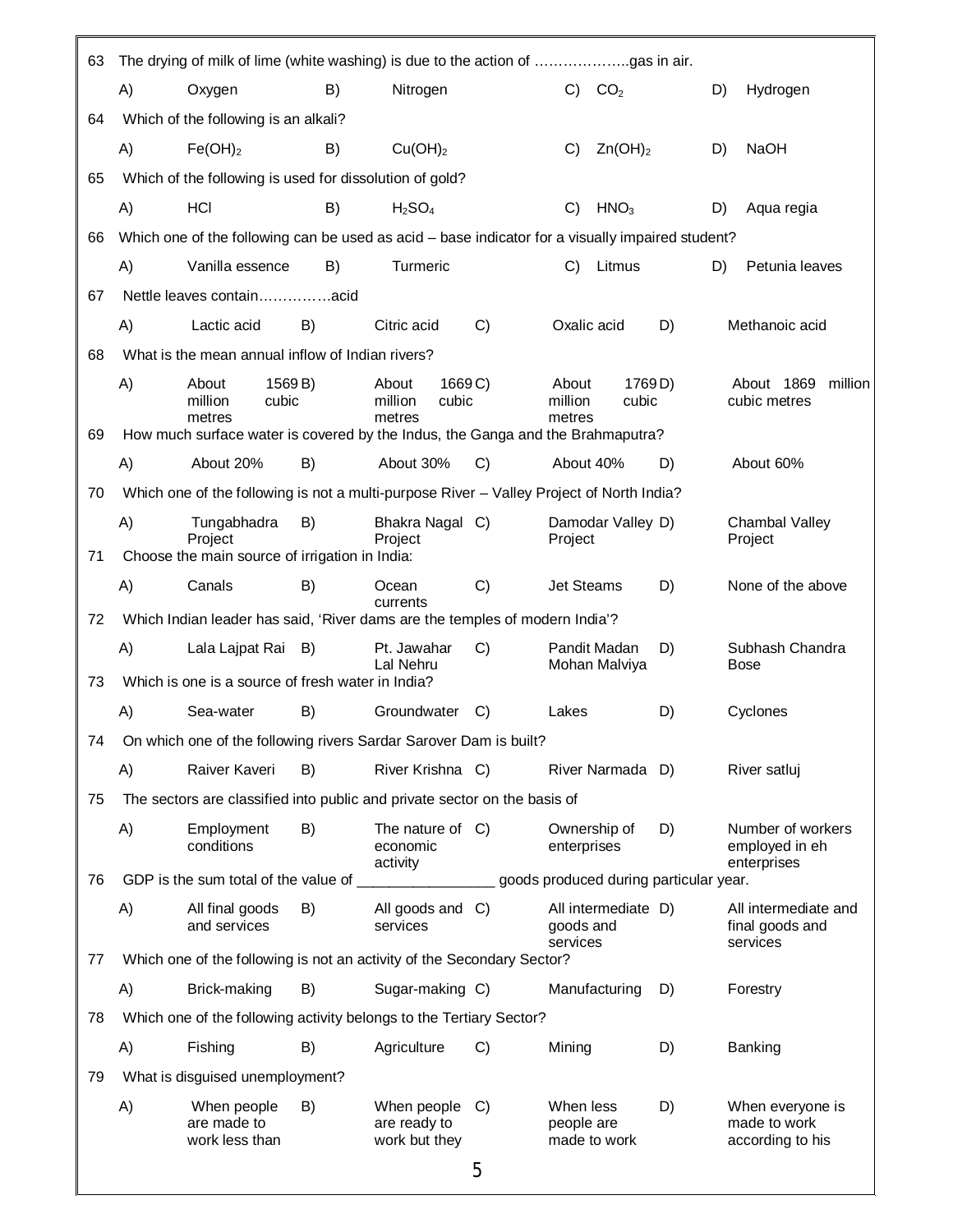|    |                                                                                      | their potential                        |   | have no jobs<br>or work to do                                                    |        | more than their<br>potential                                                         |    | potential                                                                                                       |  |  |
|----|--------------------------------------------------------------------------------------|----------------------------------------|---|----------------------------------------------------------------------------------|--------|--------------------------------------------------------------------------------------|----|-----------------------------------------------------------------------------------------------------------------|--|--|
| 80 | Which one of the following is not an example of the Public Sector?                   |                                        |   |                                                                                  |        |                                                                                      |    |                                                                                                                 |  |  |
|    | A)<br>Railways                                                                       | B)                                     |   | Post Offices                                                                     | C)     | Reliance<br>Industries                                                               | D) | Army                                                                                                            |  |  |
| 81 | Which one of the following occupations is not associated with primary sector         |                                        |   |                                                                                  |        |                                                                                      |    |                                                                                                                 |  |  |
|    | A)                                                                                   | Basket weaver<br>B)                    |   | Gardener                                                                         | C)     | Potter                                                                               | D) | Priest                                                                                                          |  |  |
| 82 | Which one among the following is the most appropriate meaning of Under-employment?   |                                        |   |                                                                                  |        |                                                                                      |    |                                                                                                                 |  |  |
| 83 | A)<br>paid<br>work<br>When was the Indian National Congress formed?                  | Workers are not B)<br>their<br>for     |   | Workers<br>are C<br>working<br>less<br>than what they<br>are capable of<br>doing |        | Workers<br>are D)<br>working in a lazy<br>manner                                     |    | Workers do not want<br>to work                                                                                  |  |  |
|    |                                                                                      |                                        |   |                                                                                  |        |                                                                                      |    |                                                                                                                 |  |  |
|    | A)<br>In 1882                                                                        | B)                                     |   | In 1883                                                                          | C)     | In 1884                                                                              | D) | In 1885                                                                                                         |  |  |
| 84 | Who was the President of its First Session?                                          |                                        |   |                                                                                  |        |                                                                                      |    |                                                                                                                 |  |  |
|    | A)<br>Dadabhai<br>Naoroji                                                            | B)                                     |   | Surendernath C)<br>Banerjee                                                      |        | W.C. Bannerjee D)                                                                    |    | Gopal Krishna<br>Gokhale                                                                                        |  |  |
|    | Name the leader who sacrificed his life while boycotting the Simon Commission?<br>85 |                                        |   |                                                                                  |        |                                                                                      |    |                                                                                                                 |  |  |
|    | Raj Guru<br>A)                                                                       | B)                                     |   | Bhagat Singh C)                                                                  |        | Sukhdev                                                                              | D) | Lala Lajpat Rai                                                                                                 |  |  |
| 86 | Which one of the following statements is false about Alluri Sitaram Raju?            |                                        |   |                                                                                  |        |                                                                                      |    |                                                                                                                 |  |  |
|    | A)<br>had<br>powers                                                                  | He claimed he B)<br>special            |   | He<br>inspired by the<br>non<br>CO-<br>operation<br>movement                     | was C) | He believed in D)<br>the principle of<br>non-violence<br>advocated<br>by<br>Gandhiji |    | He persuaded people<br>to give up drinking                                                                      |  |  |
| 87 | Which one of the following statements is not related to the Gandhi-Irwin Pact?       |                                        |   |                                                                                  |        |                                                                                      |    |                                                                                                                 |  |  |
|    | A)<br>not to launch<br>agitations<br>against the<br><b>British</b>                   | Gandhiji agreed B)<br>any further mass |   | Gandhiji<br>agreed to<br>participate in<br>the Round<br>Table<br>Conference      | C)     | Gandhiji<br>decided to call<br>off the Civil<br>Disobedience<br>Movement             | D) | The British agreed to<br>release the political<br>prisoners.                                                    |  |  |
| 88 | against the oppressive plantation system?                                            |                                        |   |                                                                                  |        |                                                                                      |    | In which of the following years Mahatma Gandhi inspired the peasants of Champaran district of Bihar to struggle |  |  |
|    | 1916<br>A)                                                                           | B)                                     |   | 1917                                                                             | C)     | 1918                                                                                 | D) | 1919                                                                                                            |  |  |
| 89 | accepted?                                                                            |                                        |   |                                                                                  |        |                                                                                      |    | In which one of the following Indian National Congress Sessions, the idea of 'Non-Cooperation Movement' was     |  |  |
|    | A)                                                                                   | Lahore Session B)                      |   | Nagpur<br>Session                                                                | C)     | Calcutta<br>(Kolkata)<br>Session                                                     | D) | Madras (Chennai)<br>Session                                                                                     |  |  |
| 90 | Who among the following composed 'Vande Matram'?                                     |                                        |   |                                                                                  |        |                                                                                      |    |                                                                                                                 |  |  |
|    | A)<br>Mahatma<br>Gandhi                                                              | B)                                     |   | Abanindra<br>Nath Tagore                                                         | C)     | Ravindra Nath<br>Tagore                                                              | D) | Bankim Chandra<br>Chattopadhyay                                                                                 |  |  |
| 91 | Who among the following created the first image of Bharat Mata?                      |                                        |   |                                                                                  |        |                                                                                      |    |                                                                                                                 |  |  |
|    | A)<br>Tagore                                                                         | Ravindra Nath<br>B)                    | у | <b>Bankim</b><br>Chandra<br>Chattopadhya                                         | C)     | Abanindra Nath D)<br>Tagore                                                          |    | Jawaharlal Nehru                                                                                                |  |  |
| 92 |                                                                                      |                                        |   |                                                                                  |        |                                                                                      |    | In which one of the following Indian National Congress Sessions, the demand of 'Puran Swaraj' Was formalized?   |  |  |
|    | A)                                                                                   | Nagpur Session B)                      |   | Lahore<br>Session                                                                | C)     | Madras<br>(Chennai)<br>Session                                                       | D) | Calcutta (Kolkata)<br>Session                                                                                   |  |  |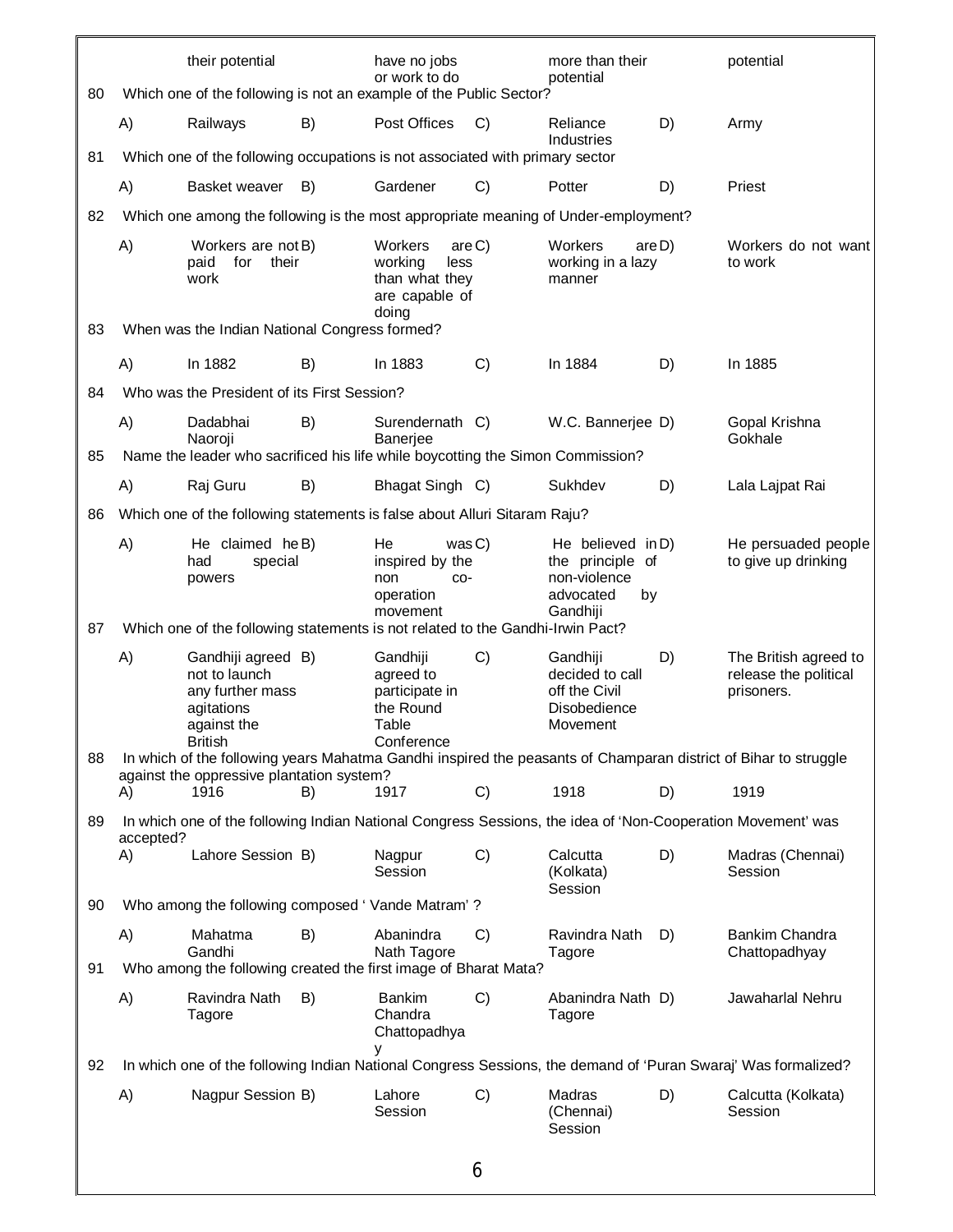| 93 |                                 | Which one of the following agreements gave reserved seats to 'Depressed Classes' in Provincial and Central                              |    |                                                                      |    |                                                                      |    |                                                                |  |  |
|----|---------------------------------|-----------------------------------------------------------------------------------------------------------------------------------------|----|----------------------------------------------------------------------|----|----------------------------------------------------------------------|----|----------------------------------------------------------------|--|--|
|    | A)                              | Legislative Councils?<br>Lucknow Pact                                                                                                   | B) | Gandhi-Irwin C)<br>Pact                                              |    | Poona Pact                                                           | D) | None of these                                                  |  |  |
| 94 |                                 | Which one of the following combination of colour was there in the 'Swaraj flag' designed by Gandhiji in 1921?                           |    |                                                                      |    |                                                                      |    |                                                                |  |  |
|    | A)                              | Red, Green and B)<br>White                                                                                                              |    | Red, Green<br>and Yellow                                             | C) | Orange, White<br>and Green                                           | D) | Yellow, White and<br>Green                                     |  |  |
| 95 |                                 | In which of the following regions was Dalit participation limited in the Civil disobedience movement                                    |    |                                                                      |    |                                                                      |    |                                                                |  |  |
| 96 | A)                              | Maharastra and B)<br>Nagaland<br>Why were the Dalits ignored by the congress for a long time?                                           |    | Awadh and<br>Maharashtra                                             | C) | Maharastra and D)<br>Nagpur                                          |    | Kerala and Karnataka                                           |  |  |
| 97 | A)                              | Fear of offending B)<br>the Sanatanis<br>Which one of the following large countries has not adopted federalism?                         |    | Fear from Dr. C)<br>B.R.<br>Ambedkar                                 |    | Fear of<br>offending the<br>Sanatanis                                | D) | Fear from<br>industrialists                                    |  |  |
|    |                                 | <b>USA</b>                                                                                                                              |    | China                                                                |    |                                                                      |    | <b>Brazil</b>                                                  |  |  |
|    | A)                              |                                                                                                                                         | B) |                                                                      | C) | India                                                                | D) |                                                                |  |  |
| 98 |                                 | Which one of the following countries fall in the category of 'coming together federation'?                                              |    |                                                                      |    |                                                                      |    |                                                                |  |  |
|    | A)                              | India                                                                                                                                   | B) | <b>USA</b>                                                           | C) | Spain                                                                | D) | Belgium                                                        |  |  |
| 99 |                                 | Which of the following states has special statues in India?                                                                             |    |                                                                      |    |                                                                      |    |                                                                |  |  |
|    | A)                              | Jharkhand                                                                                                                               | B) | Uttrakhand                                                           | C) | Himachal<br>Pradesh                                                  | D) | Hilly states of North<br>East India                            |  |  |
|    |                                 | 100 Which one of the following states have been formed recently?                                                                        |    |                                                                      |    |                                                                      |    |                                                                |  |  |
|    | A)                              | Telengana                                                                                                                               | B) | Orissa                                                               | C) | Jharkhand                                                            | D) | Maharashtra                                                    |  |  |
|    | 101 Make a meaningful sentence- |                                                                                                                                         |    |                                                                      |    |                                                                      |    |                                                                |  |  |
|    | A)                              | The backbone/ education/ of every/ institution/ library is.<br>Library is the                                                           | B) | Library is of                                                        | C) | Library is the                                                       | D) | Library is                                                     |  |  |
|    |                                 | backbone of<br>every<br>educational<br>institution.                                                                                     |    | every<br>educational<br>institution the<br>backbone.                 |    | backbone of<br>educational<br>institution every.                     |    | educational institution<br>the backbone of<br>every.           |  |  |
|    |                                 | 102 Make a meaningful sentence-<br>Exercise/ running to/ the point of lameness/ does not mean.                                          |    |                                                                      |    |                                                                      |    |                                                                |  |  |
|    | A)                              | Exercise<br>running to the<br>point of<br>lameness does<br>not mean.                                                                    | B) | Exercise<br>mean running<br>to the point of<br>lameness<br>does not. | C) | Exercise does<br>not mean<br>running to the<br>point of<br>lameness. | D) | Exercise does not<br>mean the point of<br>lameness running to. |  |  |
|    |                                 | 103 Find out the missing word in the following sentence- (omission)                                                                     |    |                                                                      |    |                                                                      |    |                                                                |  |  |
|    | A)                              | Atal Ji was a prolific writer spent several hours a day writing.<br>Writer who<br>spent                                                 | B) | Writer where C)<br>spent                                             |    | Writer which<br>spent                                                | D) | Writer why spent                                               |  |  |
|    | A)                              | 104 Find out the missing word in the following sentence- (omission)<br>He effectively reinforced his views life.<br>Views above life B) |    | Views on life C)                                                     |    | Views after life D)                                                  |    | Views upon life                                                |  |  |
|    |                                 | 105 Find out the missing word in the following sentence- (omission)                                                                     |    |                                                                      |    |                                                                      |    |                                                                |  |  |
|    | A)                              | The present generation has lot to learn from his ideas and views.<br>Has have lot                                                       | B) | Has an lot                                                           | C) | Has many lot                                                         | D) | Has a lot                                                      |  |  |
|    |                                 | 106 Supply the correct word-<br>very next day our new manager arrived.                                                                  |    |                                                                      |    |                                                                      |    |                                                                |  |  |
|    | A)                              | A                                                                                                                                       | B) | The                                                                  | C) | An                                                                   | D) | No article                                                     |  |  |
|    | A)                              | 107 Supply the correct word-<br>of us took an instant dislike to him.<br>Many                                                           | B) | Above                                                                | C) | My                                                                   | D) | No                                                             |  |  |
|    |                                 | 108 Edit the following sentence-                                                                                                        |    |                                                                      |    |                                                                      |    |                                                                |  |  |
|    |                                 | On 12 <sup>th</sup> April 1961, Major Yuri Gagrin become the first man ever to venture in space.                                        |    |                                                                      | 7  |                                                                      |    |                                                                |  |  |
|    |                                 |                                                                                                                                         |    |                                                                      |    |                                                                      |    |                                                                |  |  |

 $\mathbb{F}$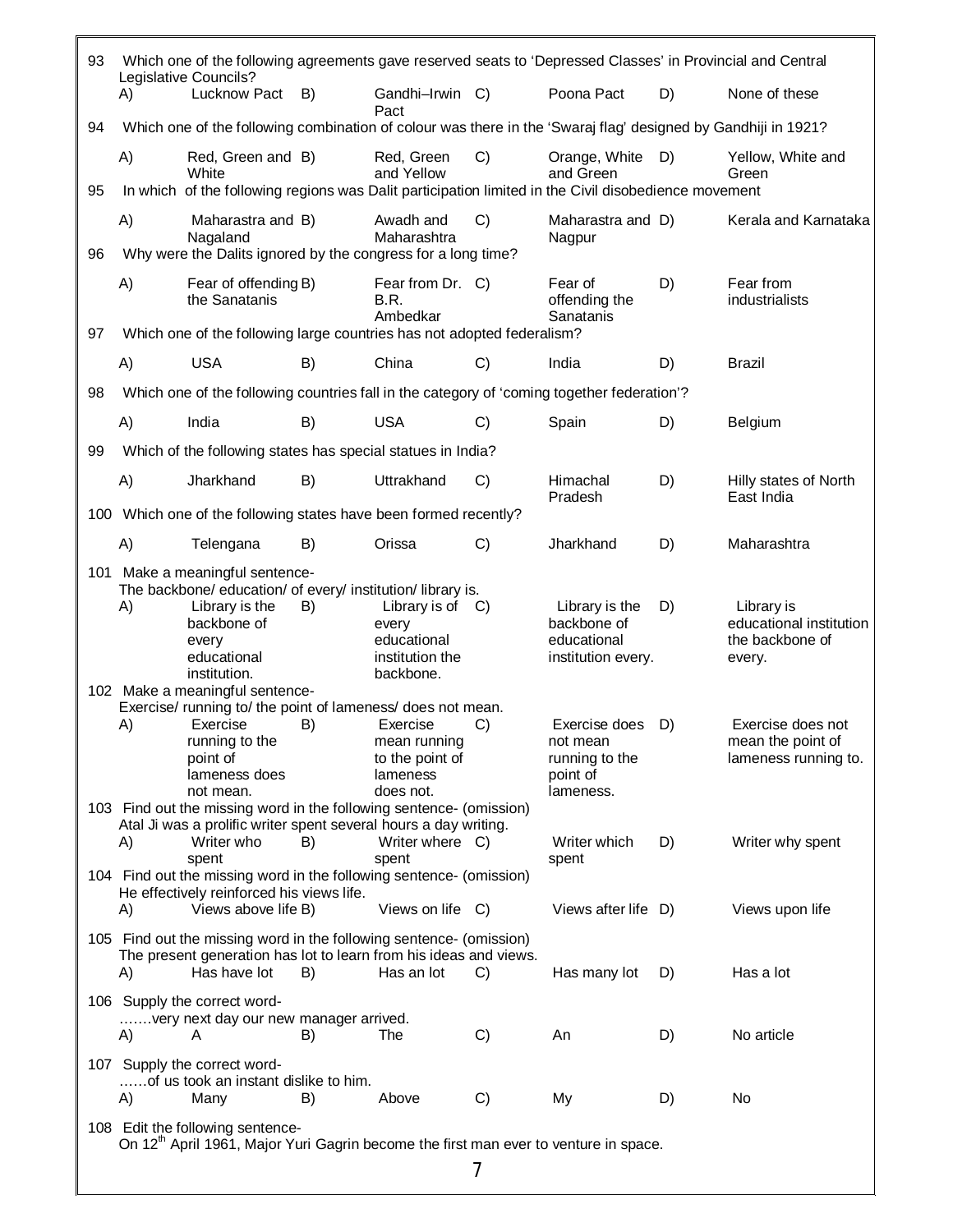| A)                                                | Become-<br>became                                                               | B) | Become-<br>becomes                                                         | C) | Become- has<br>become | D) | Become- have<br>become |  |  |  |
|---------------------------------------------------|---------------------------------------------------------------------------------|----|----------------------------------------------------------------------------|----|-----------------------|----|------------------------|--|--|--|
|                                                   | 109 Edit the following sentence-                                                |    |                                                                            |    |                       |    |                        |  |  |  |
| A)                                                | Some-                                                                           | B) | Some highly reputed travel agency had a vacancy for a guide.<br>Some-a     | C) | Some-all              | D) | Some-their             |  |  |  |
|                                                   | something                                                                       |    |                                                                            |    |                       |    |                        |  |  |  |
|                                                   | 110 Edit the following sentence-<br>The work involve taking charge of tourists. |    |                                                                            |    |                       |    |                        |  |  |  |
| A)                                                | Involve-                                                                        | B) | Involve-                                                                   | C) | Involve-              | D) | Involve-will           |  |  |  |
|                                                   | involving                                                                       |    | involved                                                                   |    | involves              |    |                        |  |  |  |
|                                                   | 111 जार्ज पंचम की नाक पाठ के लेखक कौन हैं?                                      |    |                                                                            |    |                       |    |                        |  |  |  |
| A                                                 | शिवपूजन सहाय                                                                    | B) | कमलेश्वर                                                                   | C) | जयशंकर प्रसाद         | D) | सुमित्रानंदन पंत       |  |  |  |
|                                                   | 112 इंग्लैंड के प्रिंस का नाम क्या था?                                          |    |                                                                            |    |                       |    |                        |  |  |  |
| A)                                                | केनिंग                                                                          | B) | जार्ज पंचम                                                                 | C) | फिलिप                 | D) | इनमें से कोई नहीं      |  |  |  |
| 113 पाठ में रानी के सूट की कीमत कितनी बताई गई है? |                                                                                 |    |                                                                            |    |                       |    |                        |  |  |  |
| A)                                                | तीन हजार                                                                        | B) | दस हजार                                                                    | C) | दो हजार               | D) | पाँच हजार              |  |  |  |
|                                                   |                                                                                 |    |                                                                            |    |                       |    |                        |  |  |  |
|                                                   | 114 कहाँ जार्ज पंचम की नाक नहीं थी?                                             |    |                                                                            |    |                       |    |                        |  |  |  |
| A)                                                | दिल्ली                                                                          | B) | लखनऊ                                                                       | C) | मुम्बई                | D) | मेरठ                   |  |  |  |
| 115 'दास्तान' का अर्थ है-                         |                                                                                 |    |                                                                            |    |                       |    |                        |  |  |  |
| A)                                                |                                                                                 |    | $B)$ कहानी $C$ )<br>आरंभ                                                   |    | पागल                  | D) | खामोशी                 |  |  |  |
|                                                   |                                                                                 |    | 116 'राम-लक्ष्मण-परशुराम संवाद' में तुलसीदास ने किस भाषा का प्रयोग किया है |    |                       |    |                        |  |  |  |
| A)                                                | ब्रज                                                                            |    | B)<br>अवधी C)                                                              |    | खडीबोली               | D) | बघेली                  |  |  |  |
|                                                   | 117 लोहे की खांड से तात्पर्य है-                                                |    |                                                                            |    |                       |    |                        |  |  |  |
|                                                   |                                                                                 |    |                                                                            |    |                       |    |                        |  |  |  |
| A)                                                | ऊखमय                                                                            | B) | अजमय                                                                       | C) | अयमय                  | D) | इनमें से कोई नहीं      |  |  |  |
| 118 'रिप्' का समानार्थक है-                       |                                                                                 |    |                                                                            |    |                       |    |                        |  |  |  |
| A)                                                | मित्र                                                                           | B) | पिता                                                                       | C) | आनंद                  | D) | दश्मन                  |  |  |  |
|                                                   | 119 परशुराम के पिता का नाम क्या था?                                             |    |                                                                            |    |                       |    |                        |  |  |  |
| A)                                                | सहस्रबाह्                                                                       | B) | जमदाग्नि                                                                   | C) | जनक                   | D) | भरद्वाज                |  |  |  |
|                                                   |                                                                                 |    | 120 राम-लक्ष्मण-परशुराम संवाद में कौशिक किसके लिए कहा गया है?              |    |                       |    |                        |  |  |  |
|                                                   |                                                                                 |    |                                                                            |    |                       |    |                        |  |  |  |
| A)                                                | परशुराम                                                                         | B) | विश्वामित्र                                                                | C) | राम                   | D) | जनक                    |  |  |  |

Answer Key, MCQ, Class X, (Date of Exam 30/08/2018)

-----------------------------------